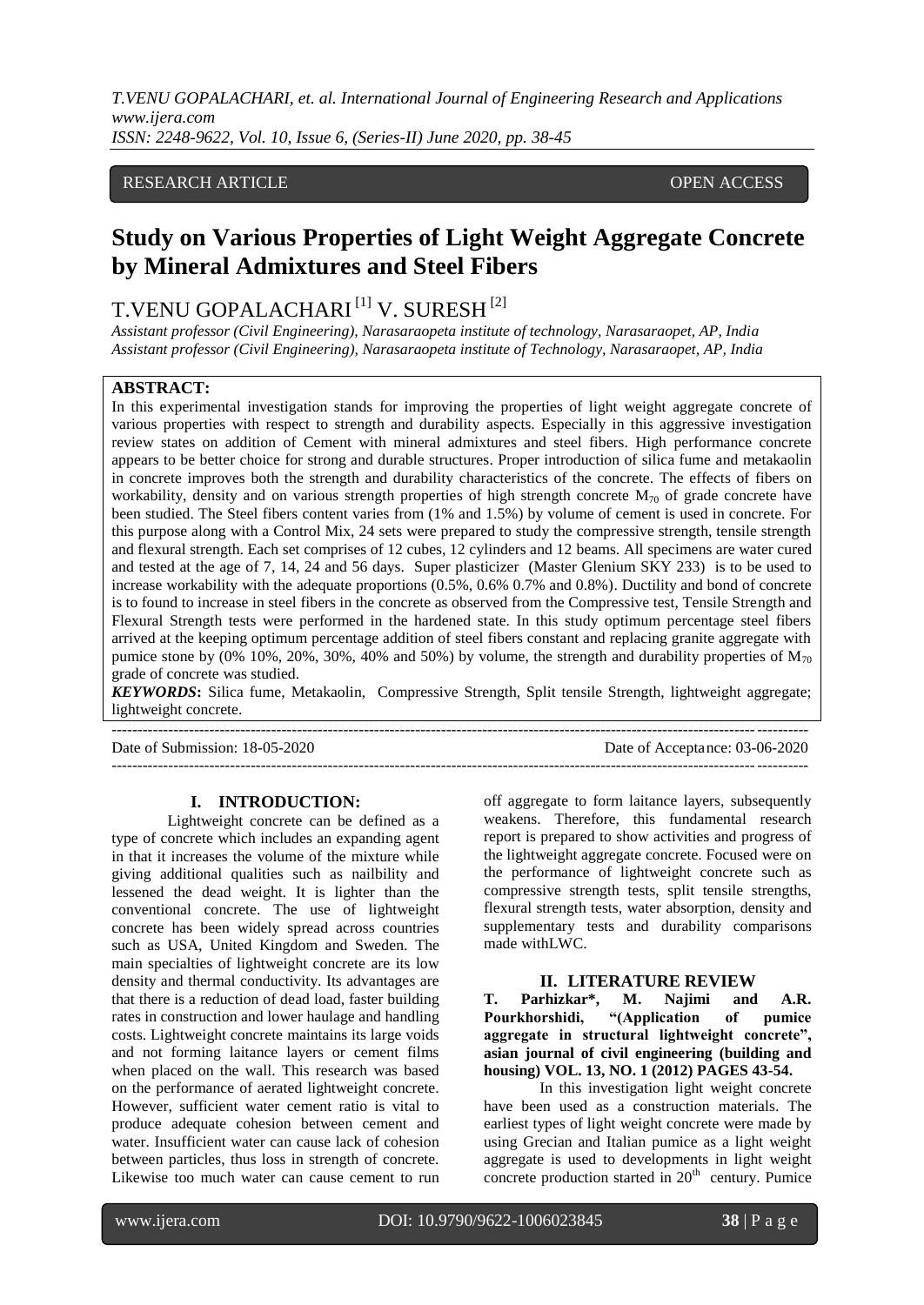is one of the oldest lightweight aggregates used in constructions. During volcanic activation, the outflow of gases from cooling magma produces small hollow voids resulting in the porous structure of pumice. Hitherto, widespread researches have been devoted to the properties of pumice lightweight aggregate concrete and mix proportion effects. These researches indicated that pumice lightweight aggregate concretes can satisfy the requirements of semi-lightweight structural concretes. Compressive strengths (28-day) up to 55 Mpa were achieved incorporating Turkish pumice aggregates.

## **Srivastava V, Kumar R, Agarwal VC, Mehta PK.. Effects of silica fume and metakaolin combination on concrete. IJCSE 2012.**

In this investigation the use of supplementary cementitous materials is fundamental in developing low cost construction materials for use in developing countries. By addition of some pozzolanic materials, the various properties of concrete viz, workability, durability, strength, resistance to cracks and permeability can be improved. Silica fume is a by product resulting from the reduction of high purity quartz with coal or coke and wood chips in an electric arc furnace during the production of silicon metal or silicon alloys. Silica fume is known to improve both the mechanical characteristics and durability of concrete. The principle physical effect of silica fume in concrete is that of filler, which because of its fineness can fit into space between cement grains in the same way that sand fills the space between particles of coarse aggregates and cement grains fill the space between sand grains. The 28 day compressive strength of concrete generally increases with the Metakaolin content upto its optimum content, at all the Silica fume contents, and thereafter declines. The 7 day compressive strength of concrete generally decreases with the increasing Metakaolin content at all the Silica fume contents. The optimum dose of Silica fume and Metakaolin in combination is found to be 6% and 15% (by weight) respectively at both 7 and 28 day compressive strength. The slump is found to decreases with increase in Metakaolin content at all the Silica fume contents considerably.

## **Koneru VS Sukhesh Raja\*1, K Venkateswara Rao STRENGTH PROPERTIES OF LIGHTWEIGHT AGGREGATE CONCRETE WITH SILICA FUME AND METAKAOLIN**

In this experiment we are going to study the Mechanical Properties of a light weight aggregate concrete M50 using the natural light weight aggregate pumice stone as a replacement to coarse aggregate (10%, 20%, 30%, 40%and 50%) and addition of mineral admixture materials Metakaolin and Silica Fume. For this purpose along with a Control Mix, 18 sets are prepared to study the compressive strength, tensile strength and flexural strength. Each set comprises of 6cubes, 3cylinders and 3 prisms. 7and 28-days Compressive test, Tensile Strength and Flexural Strength tests are to be performed in the hardened state. The test results will be showed on overall strength properties in various trails. Therefore, the strength properties of M50 concrete was studied

## **VENKATESAN et al., "Strength Characteristics and Durability Characteristics of Silica fume and Metakaolin based Concrete", IJIET, ISSN 2319- 1058,[Vol. 5 Issue 1, February 2015]:**

This project deals with the properties of concrete, with varying percentage replacement of Silica fume and Metakaolin as a partial replacement for cement. The mix was obtained by replacing (35%, 15%); (40%, 10%) and (45%, 5%) mass of cement by Silica fume and Metakaolin respectively. Finally required specimens were casted to study the behaviors such as compressive strength, tensile strength and durability. Compressive strength and split tensile test were carried out for testing the strength properties is conducted to check the durability properties of concrete. The test results indicated that the two admixtures Silica fume and Metakaolin when used at an optimum combination tend to increase the strength and durability of concrete when compared with conventional concrete.

## **Sruthi V(1), Elba Helen George(2) A REVIEW ON SILICA FUME – AN ADDITIVE IN CONCRETE**

Silica fume is also known as micro silica and it is a very fine pozzolanic material and composed of amorphous silica produced by electric arc furnaces as a by- product of the production of elemental silicon or ferrosilicon alloys and also consists of spherical particles. The main field of application of silica fume is as pozzolanic material for high performance concrete. Silica fume can also be used in a variety of products such as grouts, and mortars. The range of properties of silica fume generally

# **III. EXPERIMENTAL INVESTIGATION:**

Experimental investigation consists of casting and testing of 24 sets along with control mix. Each set comprises of 12 cubes, 12 cylinders and 12 beams for determining compressive, tensile and flexural strengths respectively. Hooked end steel fibers are used to study with the fiber content varies from (1.5%, 2%, 2.5% and 3%) by volume of cement is used in concrete. All specimens are water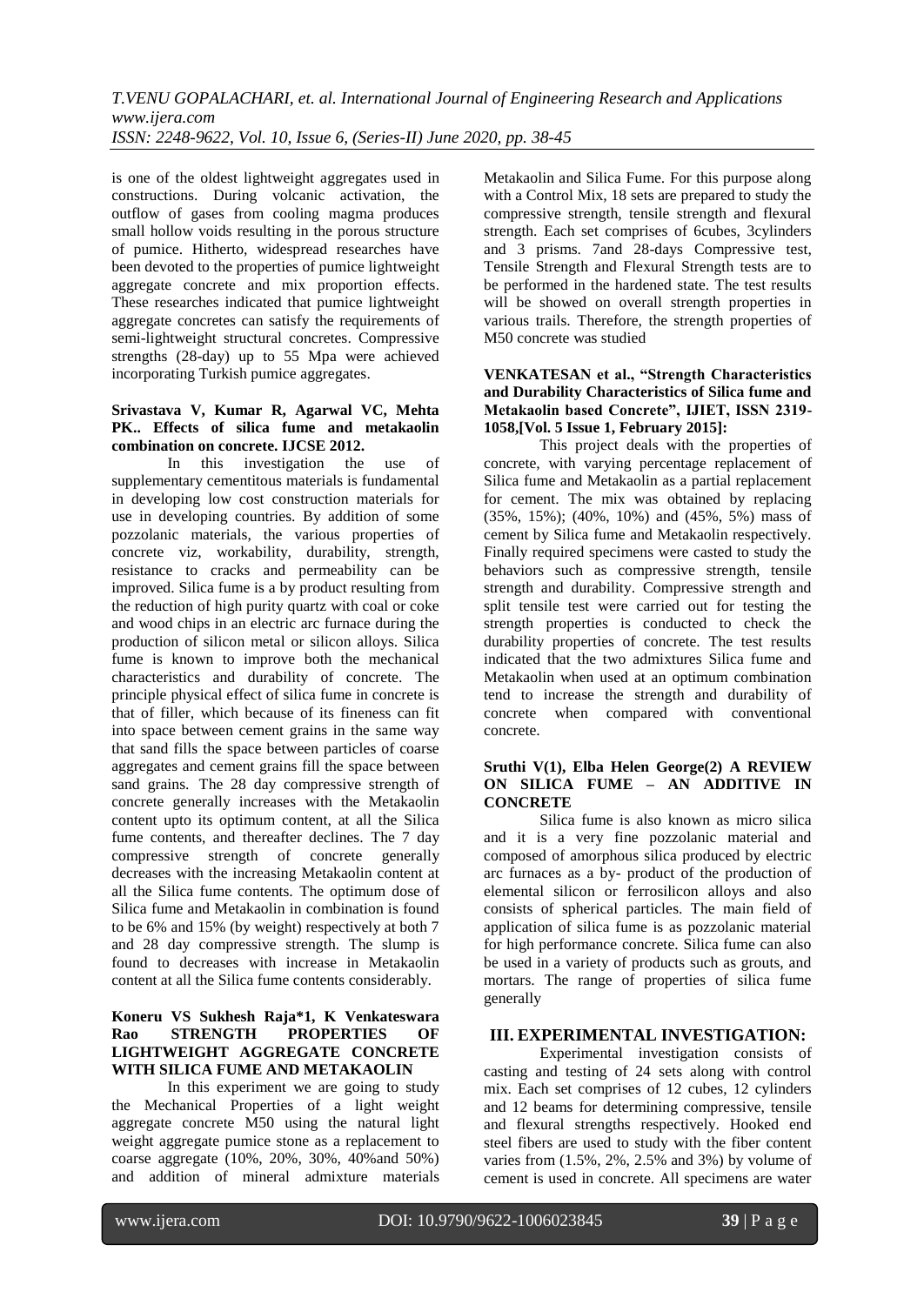cured and tested at the age of 7, 14, 28 and 56 days. Workability of wet mix is found to be reduced with increase fiber content. Super plasticizer is to be used to increase workability. Ductility and bond of concrete is to found to increase in steel fiber reinforced concrete. In this study optimum percentage of steel fibers arrived at the keeping optimum percentage addition of steel fibers constant and replacing granite aggregate with pumice by (25%, 50%, 75% and 100%) by volume of Pumice stone is used. The different admixtures like steel fiber. Cube section dimension is of 15cm x 15cm x 15cm, cylinder section dimension is 15cm x 30cm and prism dimension is 50cm x10cm x 10cm. The moulds are applied with a lubricant before placing the concrete. After a day of casting, the moulds are removed. The cubes, cylinders and prisms are moved to the curing tank carefully.

## **MATERIALS:**

The constituent materials used in these studies are given below:

- 1) Cement OPC 53 Grade (Ultra-Tech gold)
- 2) Fine aggregate
- 3) Normal weight of coarse aggregate
- 4) Pumice stone(light weight coarse aggregate)
- 5) Master Glenium SKY B233 (chemical admixture)
- 6) Hook-end steel fibers

#### **CEMENT:**

The cement used was Ordinary Portland cement (OPC) of 53-grade conforming to IS 12269 is used in experimental work.

| s.no | Property             | Experimental<br>value | Requirements<br>As Is codes     |
|------|----------------------|-----------------------|---------------------------------|
|      | Normal consistency   | 35%                   | IS 4301-1988(part-4)            |
|      |                      |                       |                                 |
| 2    | Specific gravity     |                       |                                 |
|      |                      | 3.13                  | 3.15                            |
|      | Initial setting time | $46 \text{ min}$      | As per12269<br>$30 \text{ min}$ |
| 3    | Final setting time   | 473 min               | $600 \text{ min}$ (max)         |
|      |                      |                       |                                 |
|      | Soundness test       | $8 \text{ mm}$        | IS 4031-3                       |
|      |                      | expansion             | (1988)                          |

**Table 1: cement test result**

**AGGREGATE:** It should be passed through IS Sieve. As fine aggregate (F.A) natural sand from river is used conforming to IS383-1970.Which comes under zone II. As a course aggregate hard granite chips passing 20mm down where used conforming to IS383-1970. Various tests such as specific gravity water absorption and sieve analysis have been conducted on (F.A) and (C.A) to know the good quality and grading.

PUMICE STONE (LIGHTWEIGHT **AGGREGATE**): light weight concrete has an inplace density (unit weight) on the order 1440 to 1840 kg/m3 compared to normal weight concrete with a density in the range of 2340 to 2500 kg/m3. The pumice aggregate 20 mm size was used. Specific aggregate of pumice used is 0.96.

#### **GLENIUM B233 (Chemical Admixture):**

GLENIUM SKY B233 is an admixture of new generation based on modified polycarboxylic ether. The addition of this super plasticizer to dry

aggregate or cement is not recommended and forced action for 60 seconds in mixers is recommended after addition of GLENIUM B233. This is based on a unique carboxylic ether polymer with long lateral chains. This greatly improves cement dispersion. At the start of mixing process the electrostatic dispersion occurs but the presence of lateral chains, linked to the polymer backbone, generate a seric hindrance which stabilizes the cement particle to separate and disperse**.** The physical properties of GLENIUM SKY B233 obtained from BASF construction chemicals are shown below in the table

| Properties              | Limits             |
|-------------------------|--------------------|
| Colour                  | Light brown liquid |
| <b>Relative density</b> | $109+001$          |
| 'nН                     |                    |
| Chloride ion content    | $< 0.2\%$          |

**Table 2: Properties of GLENIUM B233**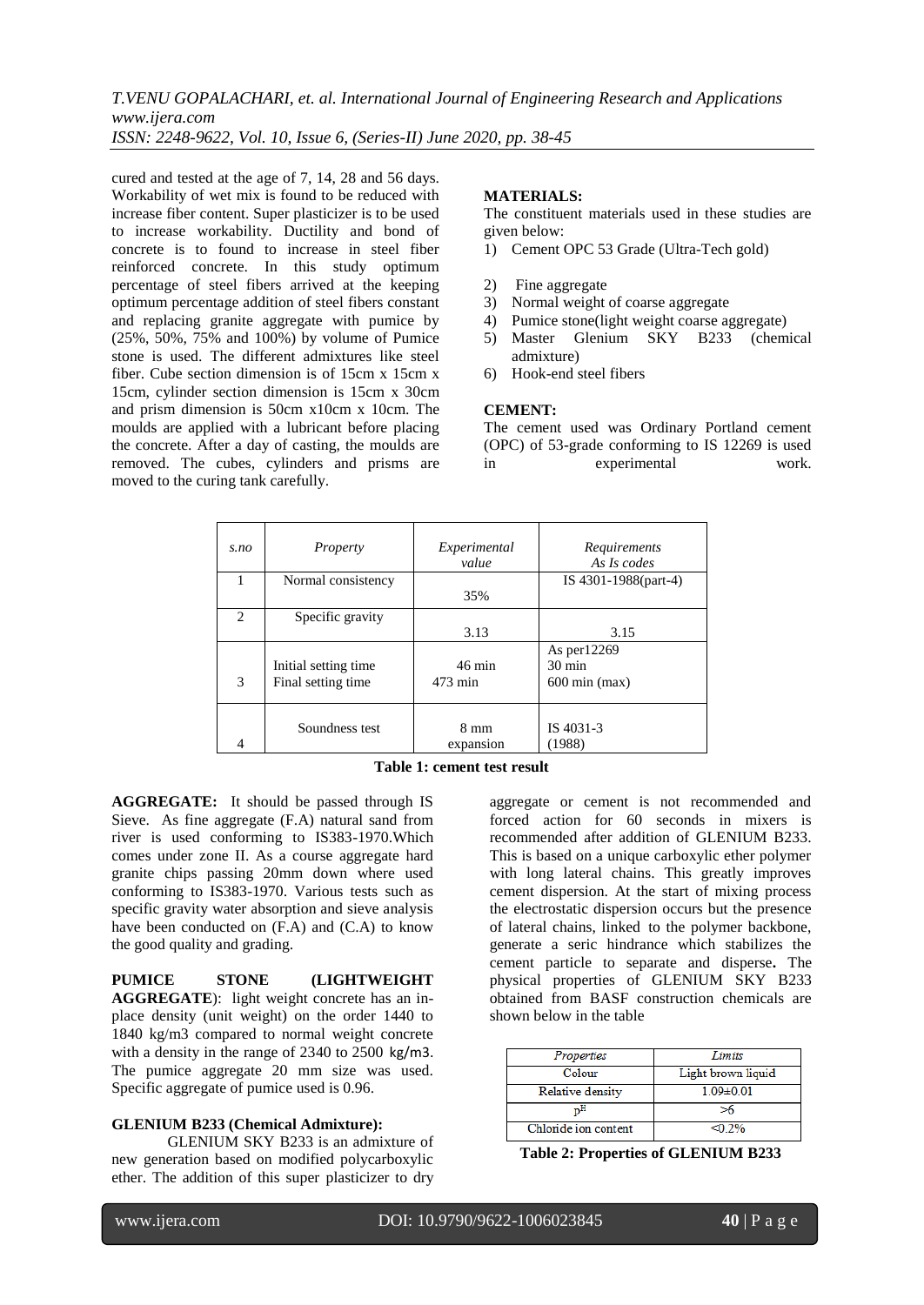| Mix            | Compressive strength $(N/mm^2)$ |         |         |         |  |  |
|----------------|---------------------------------|---------|---------|---------|--|--|
|                | 7 days                          | 14 days | 28 days | 56 days |  |  |
| $\mathbf{M}_0$ | 47.26                           | 67.86   | 69.33   | 70.83   |  |  |
| $M_1$          | 47.94                           | 68.01   | 71.96   | 72.08   |  |  |
| $M_2$          | 48.01                           | 69.63   | 74.51   | 74.91   |  |  |
| $M_3$          | 50.70                           | 70.00   | 73.91   | 73.91   |  |  |
| $\rm M_4$      | 50.90                           | 70.37   | 75.57   | 76.57   |  |  |
| $M_5$          | 53.84                           | 75.67   | 78.85   | 81.97   |  |  |
| $M_6$          | 42.89                           | 64.34   | 70.64   | 71.64   |  |  |
| M <sub>7</sub> | 40.09                           | 61.09   | 62.34   | 64.34   |  |  |

# **IV. RESULTS AND ANALYSIS**

Results for various percentages of mineral admixtures

#### **Table 3: compressive strength results**



**Overall results of compressive strength**

## **SPLIT TENSILE TEST RESULTS**

When silica fume percentage increases from 0% to 20%, the normal consistency is increases about 40%. Increase in split tensile strength beyond 10% silica fume replacement was almost unsatisfactory. I this study M**<sup>70</sup>** grade

concrete and it was found that maximum split tensile strength of 9.07 N/mm**<sup>2</sup>** was obtained for 2.5% replacement of silica fume and 1.5% of metakaolin with 1% of steel fibers.

| Mix            | Split tensile strength(Mpa) |         |         |         |  |  |
|----------------|-----------------------------|---------|---------|---------|--|--|
|                | 7 days                      | 14 days | 28 days | 56 days |  |  |
| $M_0$          | 1.18                        | 3.02    | 4.43    | 5.73    |  |  |
| $M_1$          | 1.51                        | 3.74    | 4.96    | 5.96    |  |  |
| $\mathbf{M}_2$ | 1.94                        | 4.76    | 6.28    | 7.28    |  |  |
| $M_{3}$        | 2.09                        | 4.97    | 6.41    | 7.97    |  |  |
| $M_4$          | 2.91                        | 5.13    | 6.84    | 8.01    |  |  |
| $\mathbf{M}_5$ | 3.97                        | 6.10    | 7.87    | 9.07    |  |  |
| $M_6$          | 2.31                        | 4.81    | 5.37    | 7.37    |  |  |
| $M_{\tau}$     | 2.46                        | 3.72    | 4.96    | 4.96    |  |  |

**Table 4: Split tensile strength results**



**Split tensile strength of cylinder**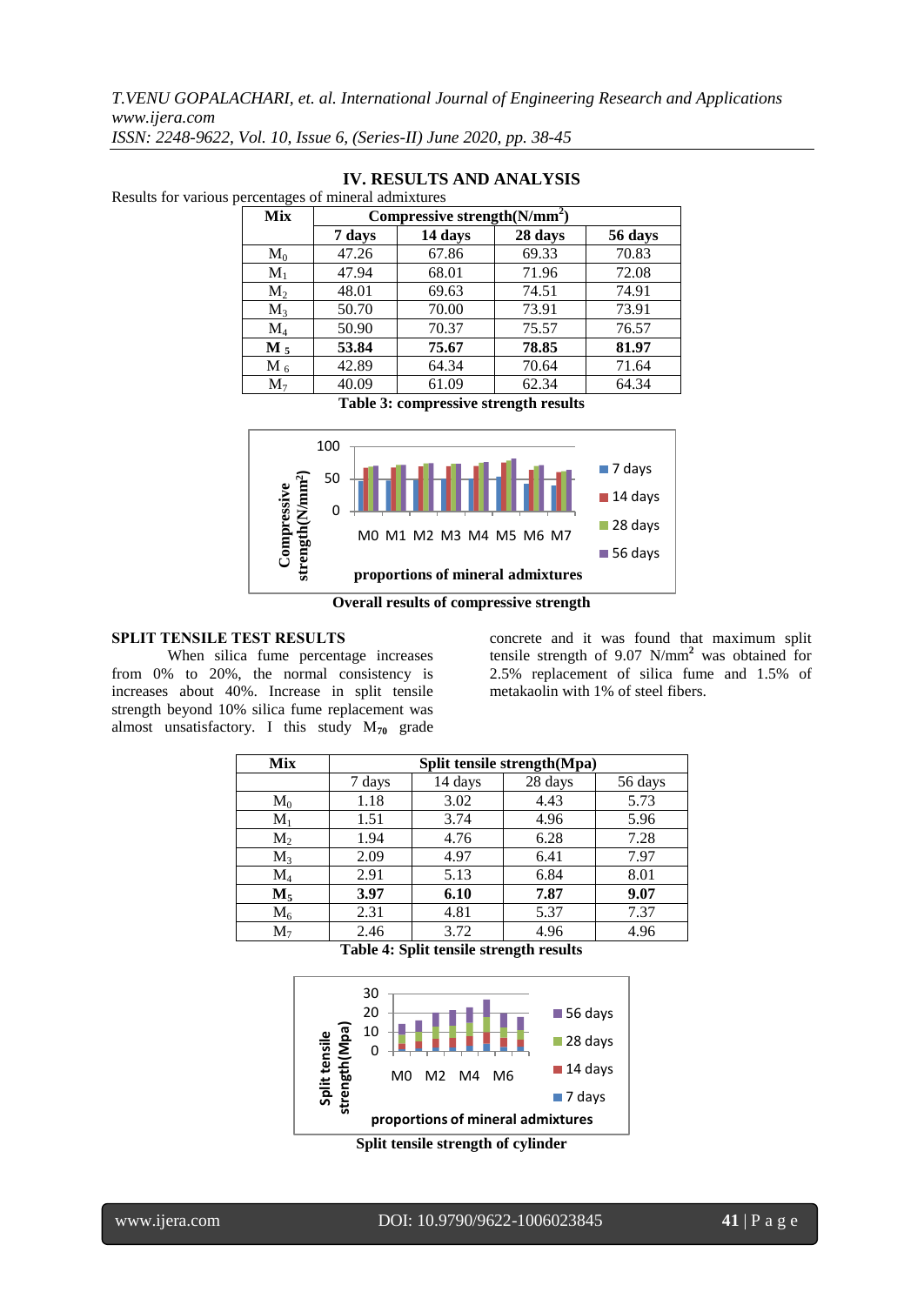#### **Flexural Strength:**

The steel mould of size 500cm x 100cm x100cm is well tighten and oiled thoroughly . They were allowed for curing in a tank After 28 days curing, prismatic specimens are placed on flexural testing machine having a maximum of 100 KN and a constant rate of loading of 40 kg/m<sup>2</sup> per minute is

applied on the test specimen by placing the specimen in such a way that the two point loading should be placed at a distance of 13.3 cm from both the ends. Ultimate load at which the prismatic specimen fails is noted down from dial gauge reading.

| <b>Table 5: Flexural strength results</b> |                                         |      |      |      |  |  |  |
|-------------------------------------------|-----------------------------------------|------|------|------|--|--|--|
| Mix                                       | <b>Flexural strength</b> (Mpa)          |      |      |      |  |  |  |
|                                           | 28 days<br>56 days<br>14 days<br>7 days |      |      |      |  |  |  |
| M <sub>0</sub>                            | 1.34                                    | 3.47 | 5.09 | 5.79 |  |  |  |
| M <sub>1</sub>                            | 1.98                                    | 4.34 | 5.41 | 5.41 |  |  |  |
| M <sub>2</sub>                            | 2.01                                    | 4.93 | 6.53 | 6.97 |  |  |  |
| M <sub>3</sub>                            | 2.24                                    | 5.80 | 6.96 | 7.46 |  |  |  |
| M4                                        | 2.58                                    | 5.16 | 7.57 | 8.07 |  |  |  |
| M <sub>5</sub>                            | 3.46                                    | 6.69 | 7.98 | 8.68 |  |  |  |
| M <sub>6</sub>                            | 3.27                                    | 5.30 | 6.48 | 7.08 |  |  |  |
| M <sub>7</sub>                            | 3.19                                    | 5.07 | 5.73 | 6.13 |  |  |  |



**Flexural strength results variation**

| Lightweight aggregate replacement to optimized conventional $M_{70}$ mix |
|--------------------------------------------------------------------------|
|--------------------------------------------------------------------------|

| $M_{5}$             | % replacement of<br>pumice | Compressive strength $(N/mm^2)$ |       |       |       |
|---------------------|----------------------------|---------------------------------|-------|-------|-------|
| $S.F-2.5%$          |                            |                                 | 14    | 28    | 56    |
| $M.K-1.5\%$ & steel |                            | days                            | days  | days  | days  |
| fibers $1\%$        | 0%                         | 48.84                           | 67.67 | 73.85 | 77.01 |
|                     | 10%                        | 49.27                           | 71.95 | 78.08 | 78.04 |
|                     | 20%                        | 54.34                           | 76.30 | 79.19 | 81.24 |
|                     | 30%                        | 36.91                           | 49.78 | 69.45 | 76.21 |
|                     | 40%                        | 32.12                           | 42.70 | 53.35 | 67.45 |
|                     | 50%                        | 30.17                           | 35.40 | 49.40 | 55.55 |

**Table 6: compressive strength results of replacing pumice stone**

## **COPRESSIVE STRENGTH TEST RESULTS WITH PUMICE AND STEEL FIBERS**



**Graph showing various percentages of pumice stone**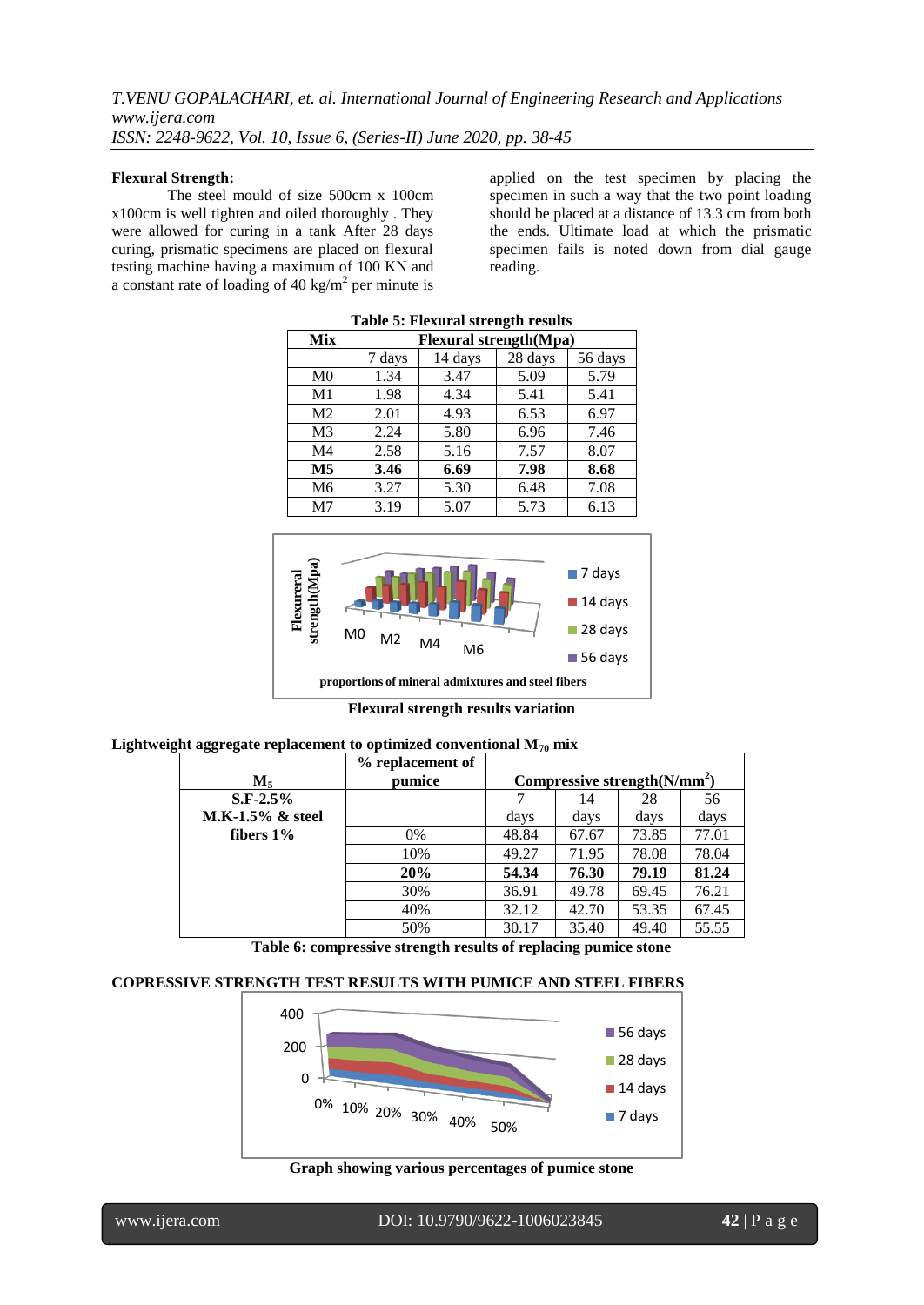| M5              | % replce of |                       |         |         |         |
|-----------------|-------------|-----------------------|---------|---------|---------|
|                 | pumice      | Tensile strength(Mpa) |         |         |         |
| S.F-2.5%, M.K-  |             | 7 days                | 14 days | 28 days | 56 days |
| $1.5\%$         |             | 2.06                  | 4.38    | 5.84    | 6.24    |
| Steel fibers-1% | 10          | 2.34                  | 4.76    | 6.15    | 6.45    |
|                 | 20          | 2.91                  | 6.72    | 8.85    | 9.25    |
|                 | 30          | 1.68                  | 3.68    | 5.89    | 5.89    |
|                 | 40          | 1.30                  | 3.24    | 4.10    | 4.10    |
|                 | 50          | 1.18                  | 2.48    | 3.78    | 3.78    |

**The behaviour of cylinders casted with pumice stone and steel fibers**

**Table 7: split tensile strength of pumice stone**



**Graph showing tensile strength for various percentages**

**The behaviour of prisms casted with different % of pumice stone and steel fibers**

| M <sub>5</sub> | $\frac{6}{9}$<br>of<br>replacement |        |                                |         |         |
|----------------|------------------------------------|--------|--------------------------------|---------|---------|
|                | pumice                             |        | <b>Flexural strength</b> (Mpa) |         |         |
| $S.F-2.5%$     |                                    | 7 days | 14 days                        | 28 days | 56 days |
| $M.K-1.5%$     |                                    | 2.33   | 5.83                           | 6.88    | 7.88    |
| And<br>steel   | 10                                 | 2.56   | 5.98                           | 6.91    | 7.91    |
| fibers- $1\%$  | 20                                 | 2.81   | 6.18                           | 8.21    | 9.31    |
|                | 30                                 | 1.86   | 3.61                           | 5.36    | 5.36    |
|                | 40                                 | 1.42   | 2.96                           | 4.28    | 4.28    |
|                | 50                                 | 1.16   | 2.42                           | 3.25    | 3.25    |

**Table 8: flexural strength 0f pumice stone**



**Graph showing flexural strength of pumice & fibers**

|  |  |  | Density of pumice concrete $M_{60}$ mix |  |  |
|--|--|--|-----------------------------------------|--|--|
|--|--|--|-----------------------------------------|--|--|

| $M_{5}$         | % replace of pumice | <b>Density of</b>    |
|-----------------|---------------------|----------------------|
|                 | stone               | concrete( $Kg/m^3$ ) |
| $S.F-2.5%$      |                     | 2701.30              |
| $M.K-1.5%$      | 10                  | 2677.78              |
| Steel fibers-1% | 20                  | 2559.25              |
|                 | 30                  | 2407.40              |
|                 | 40                  | 2216.30              |
|                 | 50                  | 2097.77              |

**Table 9: Density values of concrete**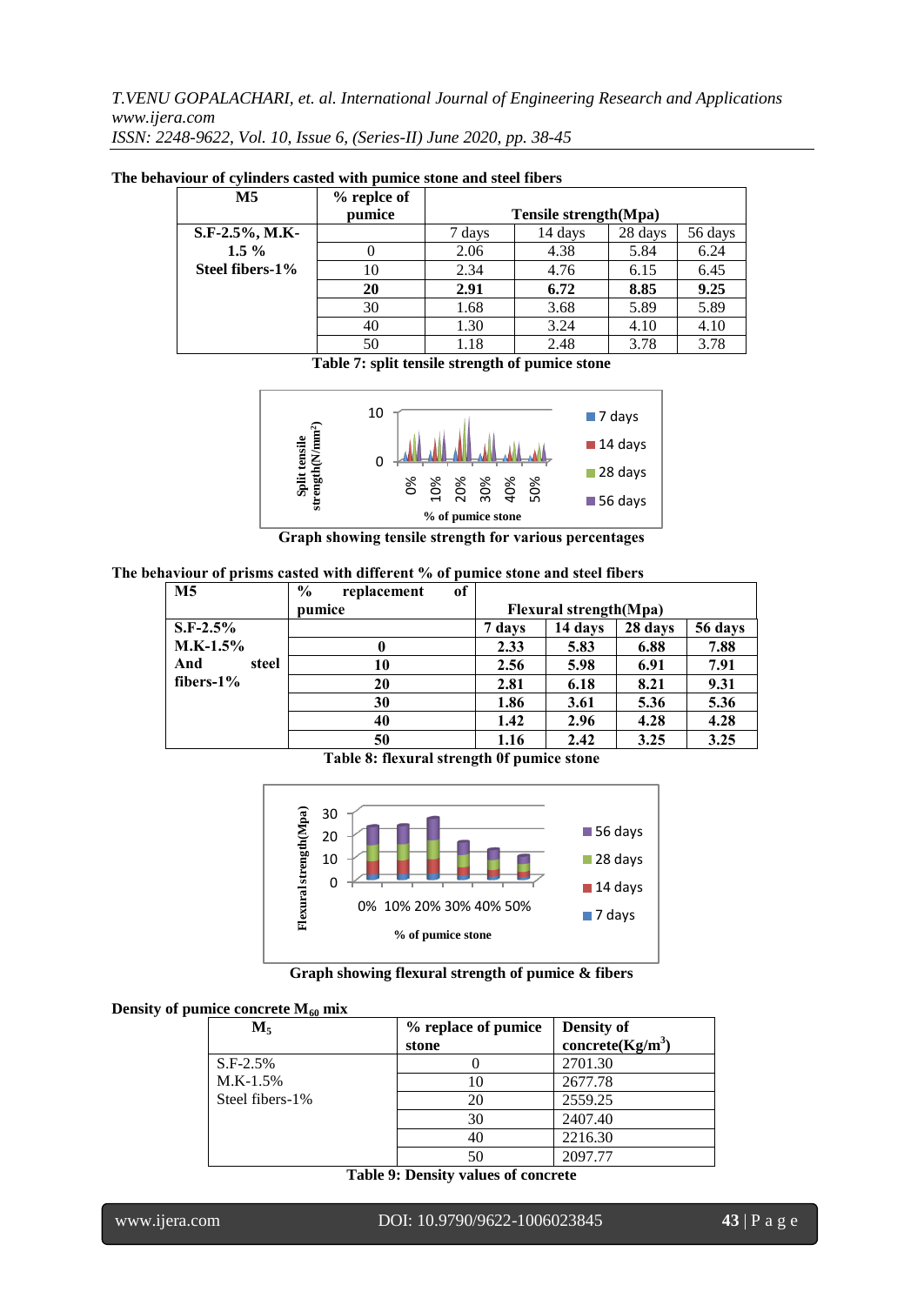

**Graph showing density variations of pumice stone**

## **Durability studies of lightweight aggregate concrete:**

strength of lightweight aggregate concrete is effected with chemicals as follows

The concentrations of acids in water are 2% HCL and  $2\%$  H<sub>2</sub>SO<sub>4</sub>. Durability studies of compressive

| S.no                        | % of pumice<br>stone | $%$ of<br>weight loss | Compressive strength $(N/mm^2)$ |                     |  |
|-----------------------------|----------------------|-----------------------|---------------------------------|---------------------|--|
|                             |                      |                       | 28 days                         | 90                  |  |
|                             |                      |                       |                                 | days $(2\%H_2SO_4)$ |  |
|                             |                      | 4.85                  | 78.85                           | 74.39               |  |
| $\mathcal{D}_{\mathcal{L}}$ | 10                   | 3.51                  | 74.35                           | 71.25               |  |
| 3                           | 20                   | 4.52                  | 71.28                           | 68.25               |  |
|                             | 30                   | 5.7                   | 64.35                           | 51.53               |  |
| 5                           | 40                   | 6.61                  | 54.45                           | 47.97               |  |
| 6                           | 50                   | 7.74                  | 51.35                           | 43.76               |  |

# **Table 10: Durability strength of pumice aggregate (H2SO4)**



## **Compressive strength of lightweight aggregate concrete with steel fibers**

## **Durability test in presence of HCL solution**

| S.no           | % of pumice<br>stone | % of weight loss | Compressive strength $(N/mm^2)$ |            |
|----------------|----------------------|------------------|---------------------------------|------------|
|                |                      |                  | 28 days                         | 90 days(2% |
|                |                      |                  | strength                        | HCL)       |
|                |                      | 2.54             | 78.01                           | 70.39      |
| $\overline{2}$ | 10                   | 3.72             | 74.15                           | 68.25      |
| 3              | 20                   | 4.85             | 71.52                           | 66.25      |
| 4              | 30                   | 5.34             | 64.04                           | 47.53      |
| 5              | 40                   | 6.91             | 54.99                           | 44.97      |
| 6              | 50                   | 7.92             | 51.01                           | 37.76      |

**Table 11: Durability strength of pumice aggregate(HCL)**